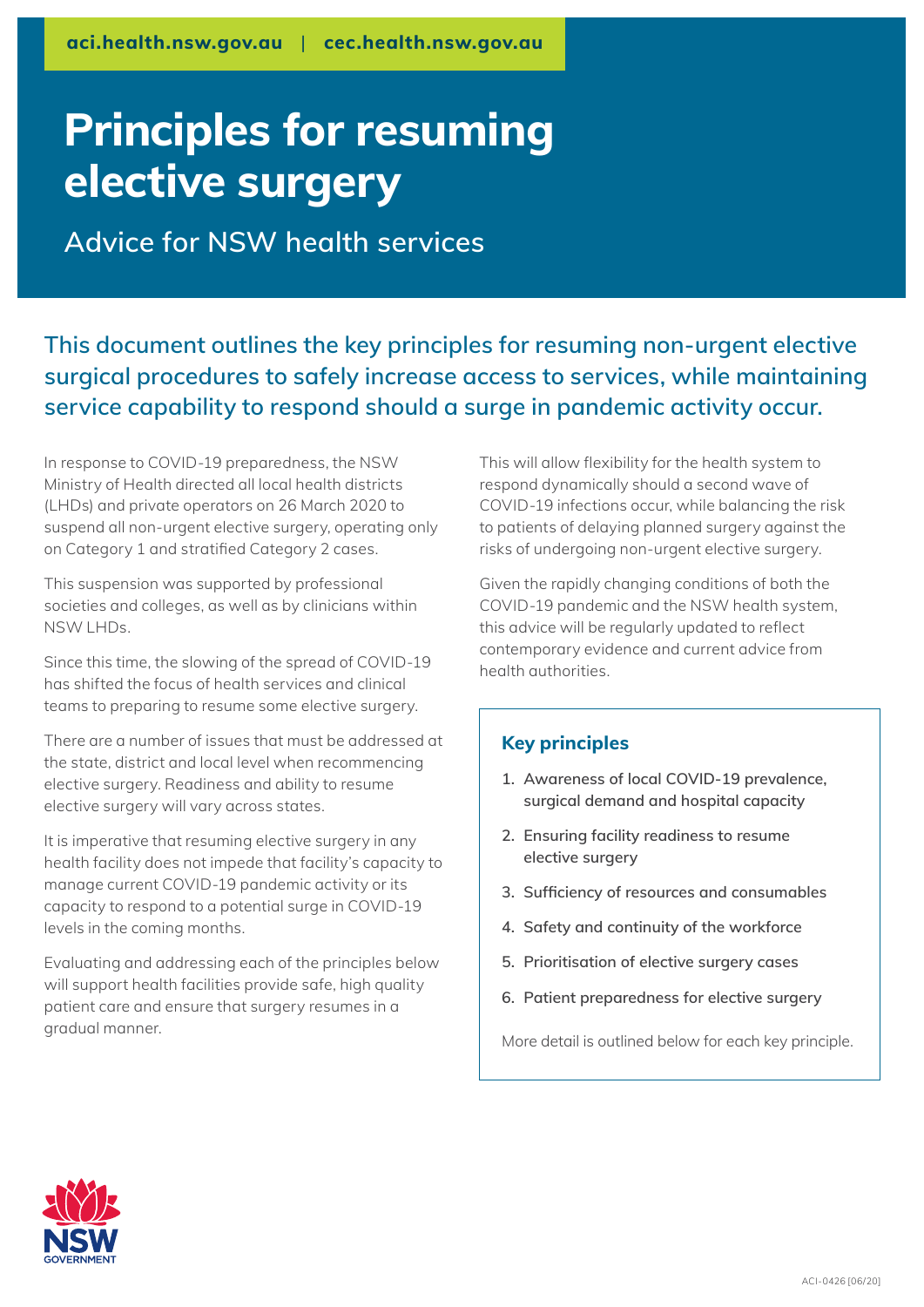# **1. Awareness of local COVID-19 prevalence, surgical demand and hospital capacity**

The NSW Ministry of Health is aiming to gradually resume the currently closed theatre and endoscopy lists, depending on local circumstances, during the initial gradual return of semi-urgent elective surgery.

Clinical review of urgency and risk of continued delay for all waitlisted patients must inform the decision to proceed to surgery.

Selection of patients suitable to undergo elective surgery during the resumption period should be based on clinical need and guided by the following, as **[identified by the Commonwealth National Cabinet](https://www.pm.gov.au/media/update-coronavirus-measures-210420)**:

- Low risk, high value procedures
- Patients at low risk of post-operative deterioration
- Children awaiting procedures for which they have exceeded the clinically recommended wait time
- Assisted reproductive procedures
- Endoscopic procedures
- Procedures associated with screening programs
- Critical dental procedures

# **2. Ensuring facility readiness to resume elective surgery**

Consider which sites across a hospital or LHD are suitable and ready to resume elective surgery.

Review critical care requirements for elective surgery, including intensive care and close observation unit capacity. Intensive care bed availability must be maintained and continue to be built up in preparation for potential higher occupancy associated with COVID-19.

Be aware of patient flow changes that have occurred in facilities, particularly with the creation of COVID-19 positive zones in wards, theatres and intensive care units, which will further impact on the capacity of these units.

Consider undertaking ambulatory or day only cases to minimise the impact of elective surgery on inpatient bed capacity across the hospital.

Ensure sufficient staff and equipment are available to provide safe care to surgical patients across all phases of their hospital journey.

Ensure sufficient capacity in medical imaging, allied health and hospital corporate services to support increased surgical service requirements without compromising staff safety or the hospital's ability to address a potential surge in local COVID-19 cases.

To promote equity of access, theatre lists may be allocated to departments rather than individual surgeons.

Strategies to address increased volumes of patients waiting for elective surgery should be developed. These may include:

- Extending hours of theatre operation, where safe and feasible to do so.
- Pooling lists for increased efficiency.
- Coordinating waitlist management at the LHD level.
- Concentrating high complexity work in tertiary hospitals.
- Designation of COVID-19 and non-COVID-19 theatres to minimise transmission risk and reduce turnover time between patients.

Where operating theatres have been converted to negative pressure, these should remain preserved for confirmed COVID-19 surgical cases or aerosol generating non-operative procedures such as endoscopy and bronchoscopy.

# **3. Sufficiency of resources and consumables**

Sufficient stock of surgical supplies, implants and equipment must be secured prior to resuming elective surgery, including confirmation of ongoing supply chains with vendors.

Adequate cleaning and sanitation products, including environmental cleaning products, must be available and not detract from the ability of the facility to address a potential surge in local COVID-19 cases.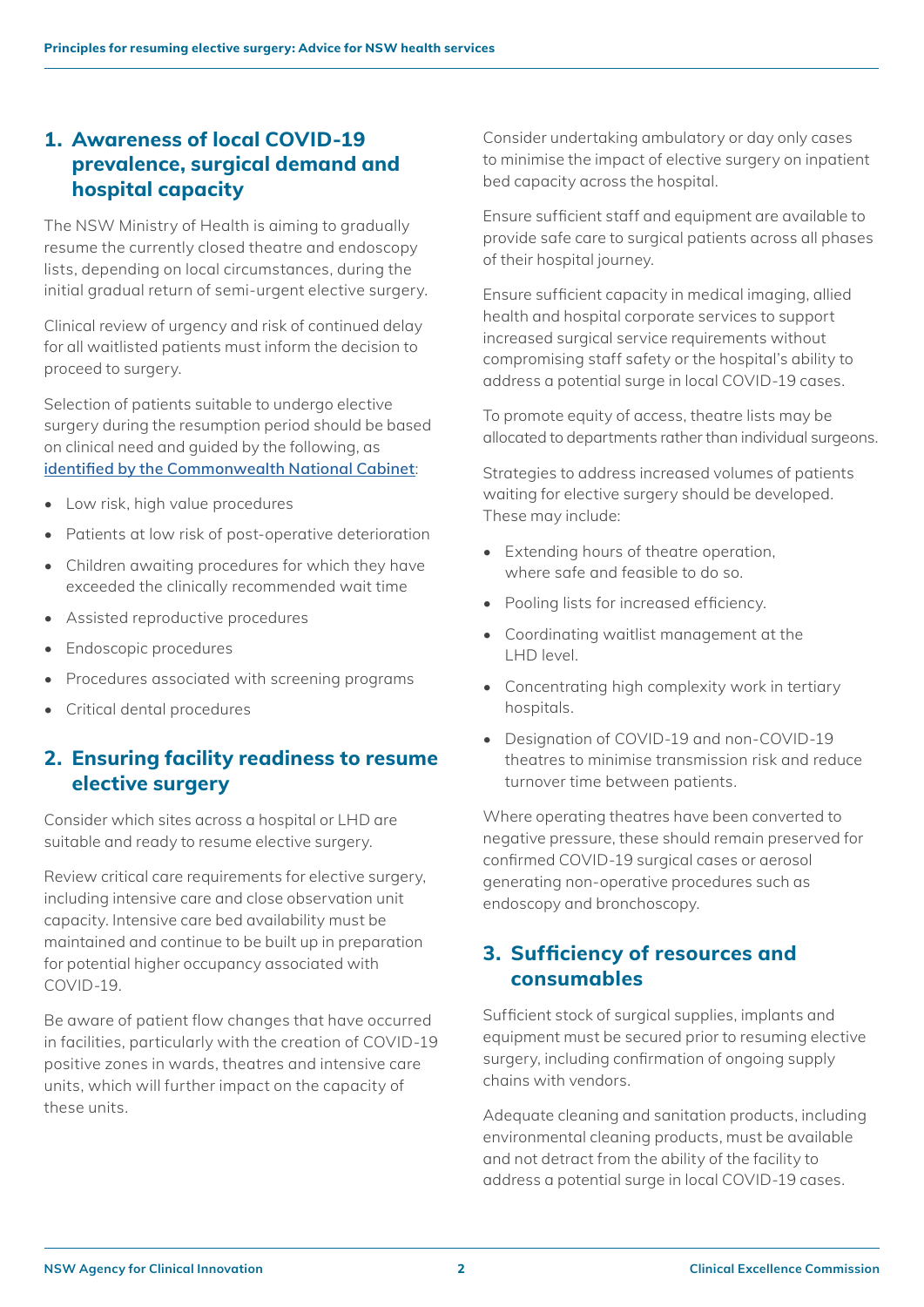# **Personal Protective Equipment**

Facilities should not resume non-urgent elective surgery until adequate PPE and other supplies are available. Sufficient stored inventory to support operating theatre activity should be confirmed by the LHD and continuously monitored prior to relaxing restrictions on elective surgical activity.

Reliability of equipment and consumable supply chains should also inform plans to resume elective surgery.

Monitor and map the use of PPE and surgical consumables to ensure adequate supply, being aware that usage profiles for procedures will have changed for many procedures in the current pandemic environment.

Mapping the use of PPE for individual surgical procedures may further inform which procedures and case volumes can recommence.

# **4. Safety and continuity of the workforce**

Elective surgical cases must be consultant surgeon and anaesthetist led.

Multidisciplinary staffing coverage for routine hours and extended hours, if required, must be confirmed prior to resuming elective surgery.

Staff should be routinely screened for symptoms of COVID-19 using the **[clinical and epidemiological](https://www1.health.gov.au/internet/main/publishing.nsf/Content/cdna-song-novel-coronavirus.htm)  [criteria](https://www1.health.gov.au/internet/main/publishing.nsf/Content/cdna-song-novel-coronavirus.htm)**, and if symptomatic, should be tested and quarantined.

Contingency plans should be in place for the potential situation of newly diagnosed or vulnerable healthcare workers.

**[Vulnerable staff undertaking essential work](https://www.health.nsw.gov.au/Infectious/covid-19/Pages/healthcare.aspx)**, who are most at risk of acquiring COVID-19, should undertake risk assessments and implement mitigation strategies. Where necessary, these staff may be redeployed to alternative duties.

Training and educational activities in the operating theatre should be thoroughly risk-assessed prior to recommencing.

Hospitals should have social distancing policies in place for staff, patients and visitors.

# **5. Prioritisation of elective surgery case**

In planning to resume elective surgery, a multidisciplinary committee should be established within the hospital or LHD to develop a prioritisation strategy based on clinical need and facility capacity.

A prioritisation strategy should consider:

- volumes of postponed patients
- prioritisation across and within specialties
- care teams required and available for clinical work
- a phased approach to re-opening dormant operating theatres
- plans to increase the time available for surgery
- coordination of local strategy with those developed in peer and LHD facilities.

# **6. Patient preparation for elective surgery**

### **Risk Assessment**

Patients with confirmed COVID-19, or those in a **[high risk category, or from a high risk setting](https://www.health.nsw.gov.au/Infectious/covid-19/Pages/testing-prioritisation.aspx)** for COVID-19, should not undergo elective surgery unless postponing the procedure creates a greater risk to life.

COVID-19 testing must be undertaken in line with **[NSW Health testing criteria and prioritisation](https://www.health.nsw.gov.au/Infectious/covid-19/Pages/case-definition.aspx)  [guidelines](https://www.health.nsw.gov.au/Infectious/covid-19/Pages/case-definition.aspx)**, which does not recommend routine COVID-19 testing pre-operatively for elective surgery patients.

Assessment of clinical urgency and local capacity to safely undertake the case should be made by a multidisciplinary team.

**[If a decision is made to go ahead with elective](https://www.safetyandquality.gov.au/sites/default/files/2020-04/covid19_elective_surgery_and_infection_prevention_and_control_precautions_april_2020.pdf)  [surgery, patients should not be instructed to self](https://www.safetyandquality.gov.au/sites/default/files/2020-04/covid19_elective_surgery_and_infection_prevention_and_control_precautions_april_2020.pdf)[isolate prior to admission](https://www.safetyandquality.gov.au/sites/default/files/2020-04/covid19_elective_surgery_and_infection_prevention_and_control_precautions_april_2020.pdf)**.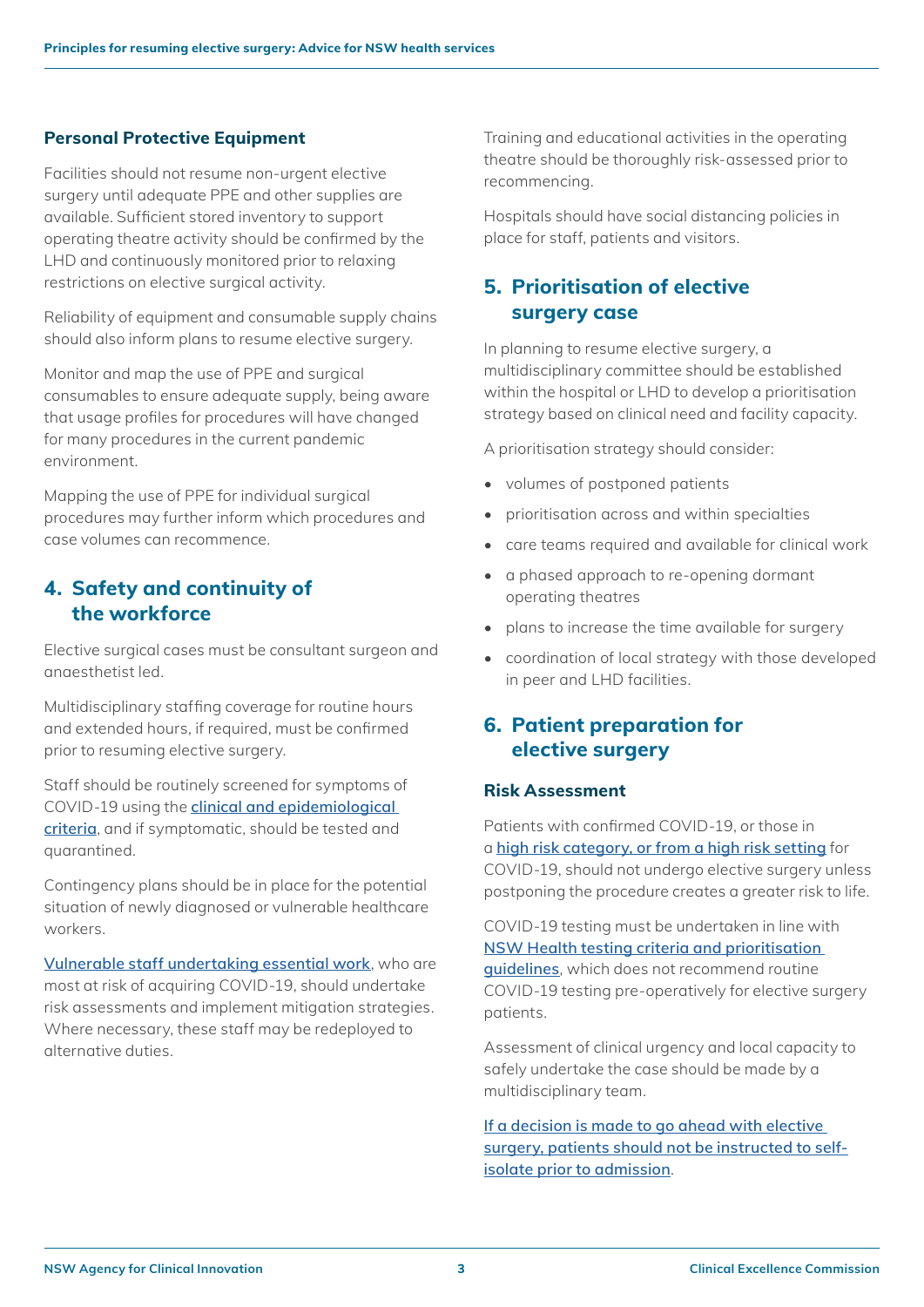# **Identification of suspected or probable COVID-19 cases**

As per the **[CDNA guidelines for Public Health Units](https://www1.health.gov.au/internet/main/publishing.nsf/Content/cdna-song-novel-coronavirus.htm)**, an individual must meet both clinical and epidemiological risk factors to be considered a suspected or probable case:

### **Clinical Criteria**

- Does the patient have a fever (≥37.5°C) or history of fever (e.g. night sweats, chills)?
- Does the patient have an acute respiratory infection (e.g. cough, shortness of breath, sore throat)?

### **Epidemiological criteria**

In the 14 days prior to illness onset:

- Has the patient had close contact with a confirmed or probable case?
- Have they travelled interstate or internationally?
- Were they a passenger or crew member on a cruise ship?
- Are they a healthcare, aged or residential care worker with direct patient contact?
- Do they live, or have they travelled through a **[geographically localised area with elevated risk](https://www.health.nsw.gov.au/Infectious/covid-19/Pages/stats-nsw.aspx#increased)  [of community transmission](https://www.health.nsw.gov.au/Infectious/covid-19/Pages/stats-nsw.aspx#increased)**?
- Are they a hospitalised patient, where no other clinical focus of infection or alternate explanation of illness is evident?

# **Patient Preparation**

Wherever possible, usual preoperative activities should also be maintained, with consideration for alternative methods for conducting face to face appointments to minimise hospital attendance.

If a patient has **[recovered from COVID-19, and is](https://www1.health.gov.au/internet/main/publishing.nsf/Content/7A8654A8CB144F5FCA2584F8001F91E2/$File/interim-COVID-19-SoNG-v2.7.pdf)  [considering returning to a high risk setting](https://www1.health.gov.au/internet/main/publishing.nsf/Content/7A8654A8CB144F5FCA2584F8001F91E2/$File/interim-COVID-19-SoNG-v2.7.pdf)**, such as a hospital for an elective surgical intervention, they should confirm:

- at least 10 days have passed since the onset of acute illness
- they have been afebrile for the previous 48 hours
- acute illness has resolved for at least 24 hours prior to admission
- PCR negative on at least two consecutive respiratory specimens collected at least 24 hours apart and at least 7 days after symptom onset.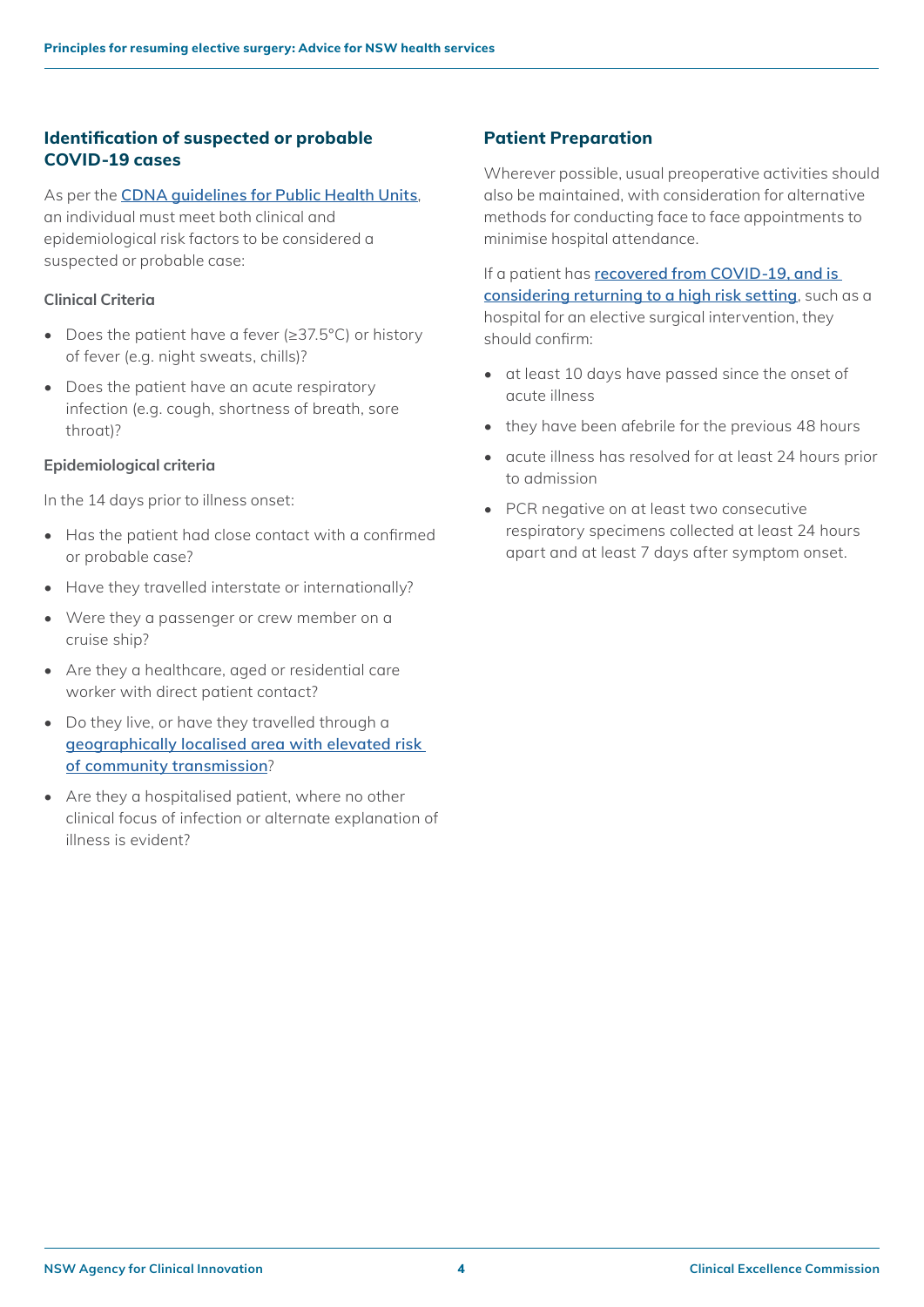# **Appendix 1: Patient Screen Questionnaire**

|            | AFFIX PATIENT STICKER |
|------------|-----------------------|
| Name       |                       |
| <b>MRN</b> |                       |
| <b>DOB</b> |                       |

Patients must meet at least one criteria from BOTH clinical and epidemiological risk factors to be considered a probable or suspected case.

| Clinical criteria                                                                                       | Yes. | No Notes |
|---------------------------------------------------------------------------------------------------------|------|----------|
| Does the patient have a fever $(\geq 37.5^{\circ}C)?$                                                   |      |          |
| A history of fever (e.g. night sweats, chills)?                                                         |      |          |
| Does the patient have an acute respiratory infection<br>(e.g. cough, shortness of breath, sore throat)? |      |          |

| Epidemiological criteria                                                                                                          |  | <b>No</b> | <b>Notes</b> |
|-----------------------------------------------------------------------------------------------------------------------------------|--|-----------|--------------|
| In the 14 days prior to illness onset:                                                                                            |  |           |              |
| Has the patient had close contact with a confirmed or probable case?                                                              |  |           |              |
| Have they travelled interstate or internationally?                                                                                |  |           |              |
| Were they a passenger or crew member on a cruise ship?                                                                            |  |           |              |
| Are they a healthcare, aged or residential care worker with<br>direct patient contact?                                            |  |           |              |
| Do they live, or have they travelled through a geographically<br>localised area with elevated risk of community transmission      |  |           |              |
| OR Are they a hospitalised patient, where no other clinical focus of<br>infection or alternate explanation of illness is evident? |  |           |              |
| Completed by: (name)                                                                                                              |  |           |              |

Role: Signed:

Please specify any further actions necessary, or additional COVID-19 related concerns: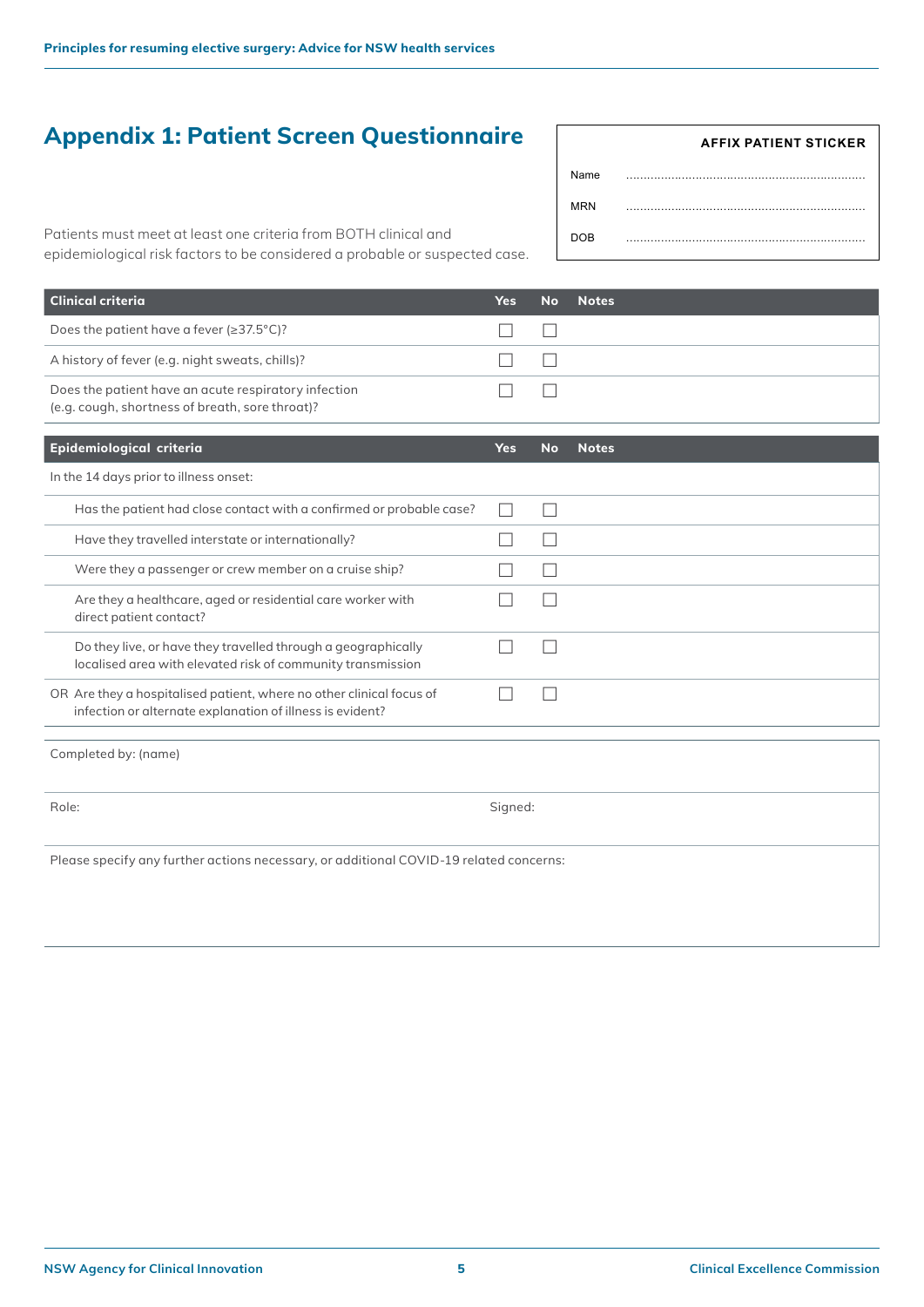# **Appendix 2: Testing COVID-19 positive patients prior to elective surgery**

# **This document provides recommendations for the testing of patients who require surgery AND who have previously had a confirmed COVID-19 diagnosis.**

While patients scheduled for elective surgery do not require prior testing for COVID-19 or quarantine, there is no statement about how to manage patients presenting for elective surgery or other procedures who have had a recent diagnosis of COVID-19.

Although this is likely to be a small number of patients, it is appropriate to have a process for managing these patients for surgery and other procedures.3

NSW Health has requirements for releasing patients from isolation which rely on time from symptoms only, except for anyone who needs to enter a high risk setting (which includes healthcare environments).<sup>1</sup> This requires two negative swabs at least 24 hours apart prior to entering the high risk setting.

The majority of patients scheduled for elective surgery will have been in the community and very few will have had follow up swabs.

Patients who are positive for COVID-19 and require surgery or other procedures should be streamed into a COVID positive surgical/procedural stream.<sup>2</sup>

### **Recommendation**

If patients have had confirmed COVID-19 and met clinical clearance criteria more than 3 months ago, or have had two negative swabs, testing prior to elective surgery or procedures is not required.

# **Timing of swabs**

**The initial swab should be done 10-14 days prior to surgery and the result should be available prior to obtaining the second swab.**

### **Clinical priority category 1**

**Patients who require an elective surgical procedure within 1 month and have had COVID-19 infection within the past 3 months**

Defer surgery, where possible, if patient remains symptomatic from COVID 19.

If the patient is symptomatic and surgery cannot be deferred, manage as per positive swab in table below (swab not required).

If asymptomatic from COVID-19 for more than 72 hours and at least 10 days after COVID-19 symptom onset and unable to defer surgery, as a minimum, obtain at least one swab prior to surgery/procedure and treat as per positive swab table below until COVID-19 status is known.

#### **Table 1. Initial Swab result**

| Positive | $\implies$ | Treat as COVID-19<br>Repeat swab not required | Admit to COVID-19 unit (contact and droplet precautions)<br>Surgery/procedure to proceed with contact, droplet and airborne<br>precautions for AGPs |
|----------|------------|-----------------------------------------------|-----------------------------------------------------------------------------------------------------------------------------------------------------|
| Negative | $\implies$ | Repeat swab                                   | See Table 2                                                                                                                                         |

#### **Table 2. Follow up swab result (taken at least 24 hours later)**

| Positive                                                                                                                                                                                                                                                      |  | Treat as COVID-19 | Admit to COVID-19 unit (contact and droplet precautions)<br>Surgery/procedure to proceed with contact, droplet and<br>airborne precautions for AGPs                                                                            |
|---------------------------------------------------------------------------------------------------------------------------------------------------------------------------------------------------------------------------------------------------------------|--|-------------------|--------------------------------------------------------------------------------------------------------------------------------------------------------------------------------------------------------------------------------|
| Negative                                                                                                                                                                                                                                                      |  | Treat as usual    | Admit to usual ward, standard precautions, surgery/procedure<br>as usual                                                                                                                                                       |
| 1. NSW Health. COVID-19 – Release from Isolation<br>2. Royal College of Anaesthetists, Association of Anaesthetists, Intensive Care<br>Society and Faculty of Intensive Care Medicine - Restarting planned<br>surgery in the context of the COVID-19 pandemic |  |                   | 3. Ai Tang Xiao, M.D, Yi Xin Tong, M.D, Ph.D, Sheng Zhang, M.D, Profile of<br>RT-PCR for SARS-CoV-2: a preliminary study from 56 COVID-19 patients,<br>Clinical Infectious Diseases, 2020. https://doi.org/10.1093/cid/ciaa460 |